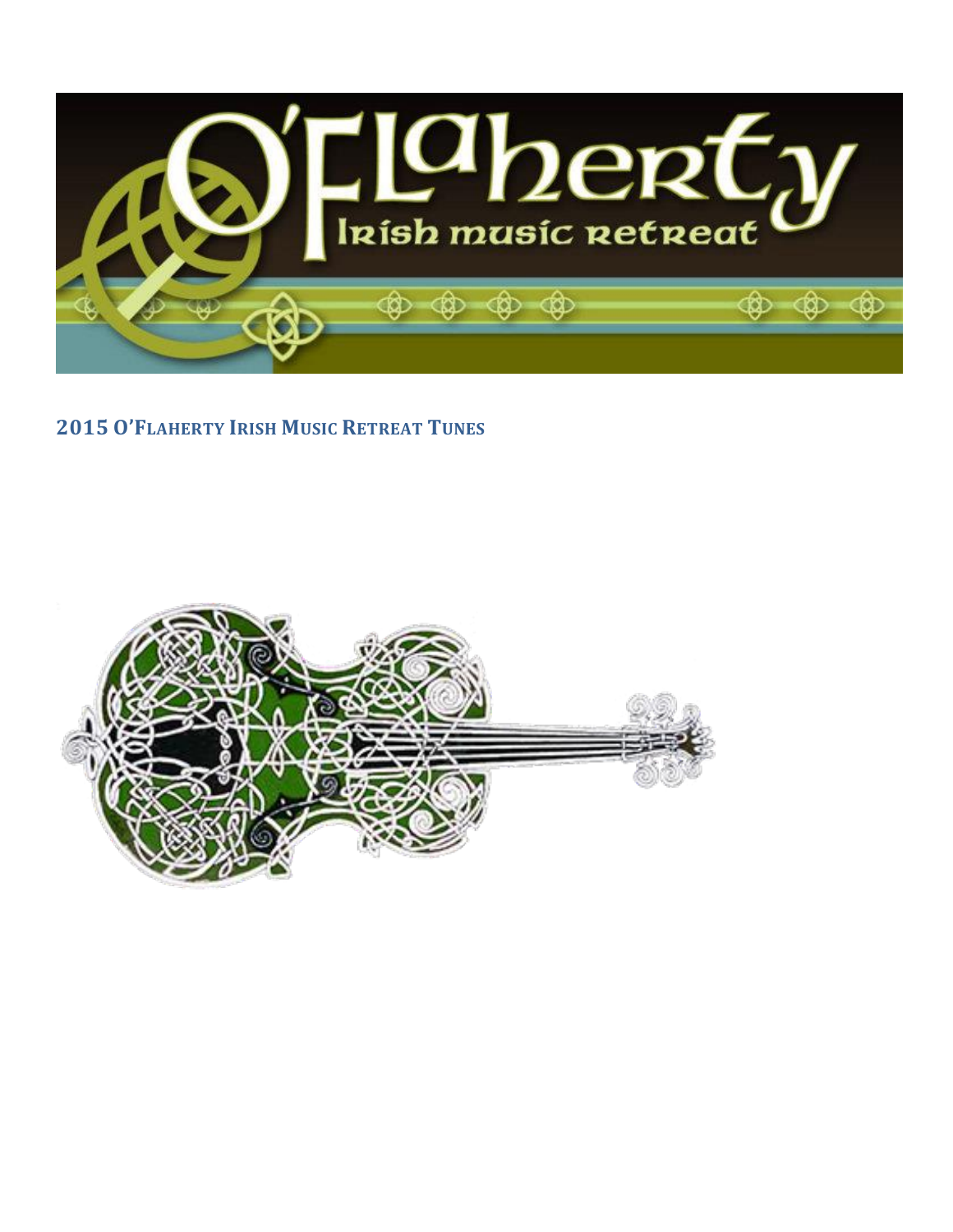## **Contents:**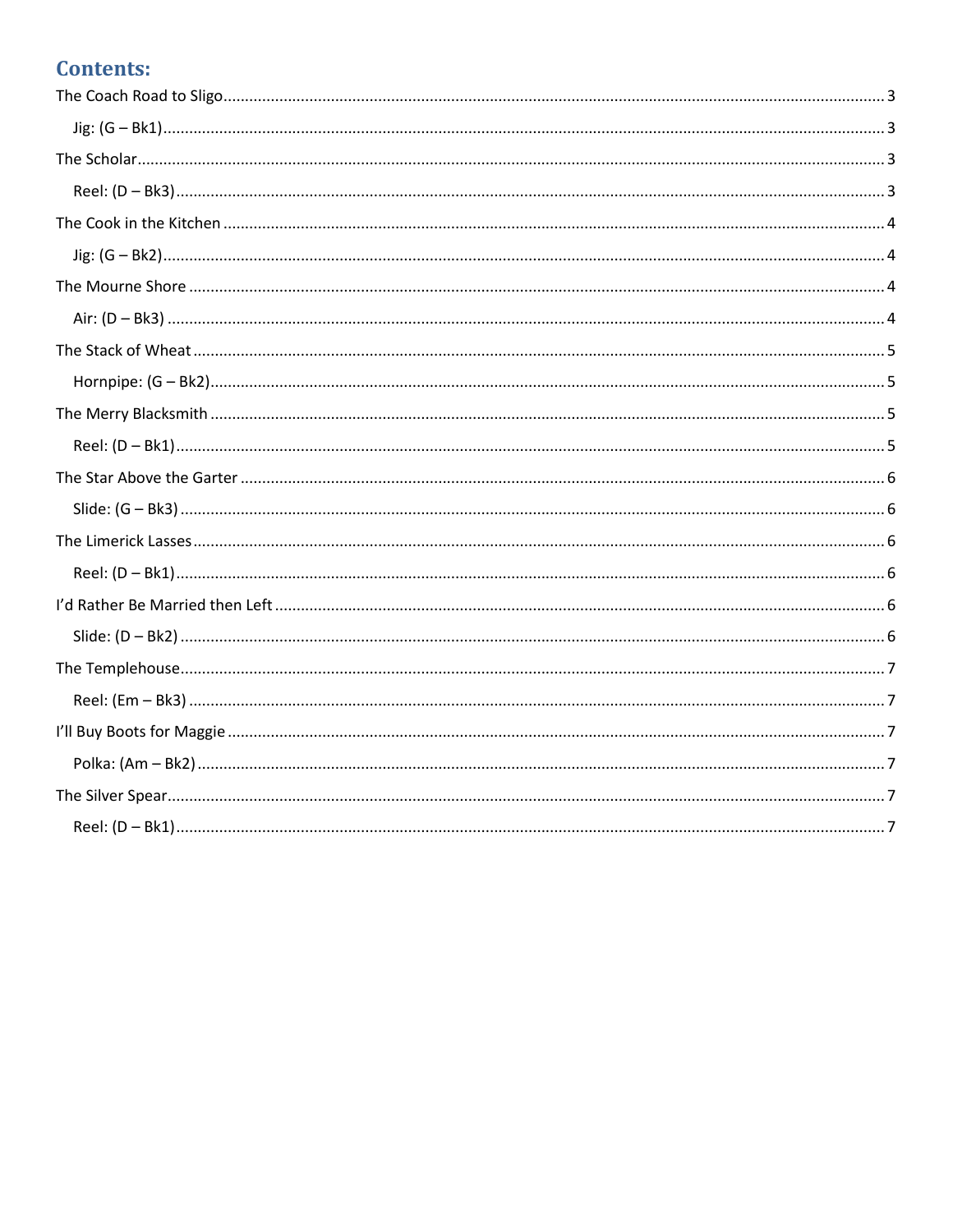## <span id="page-2-0"></span>**The Coach Road to Sligo**

<span id="page-2-1"></span>**Jig: (G – Bk1)**



## <span id="page-2-2"></span>**The Scholar**

<span id="page-2-3"></span>**Reel: (D – Bk3)**

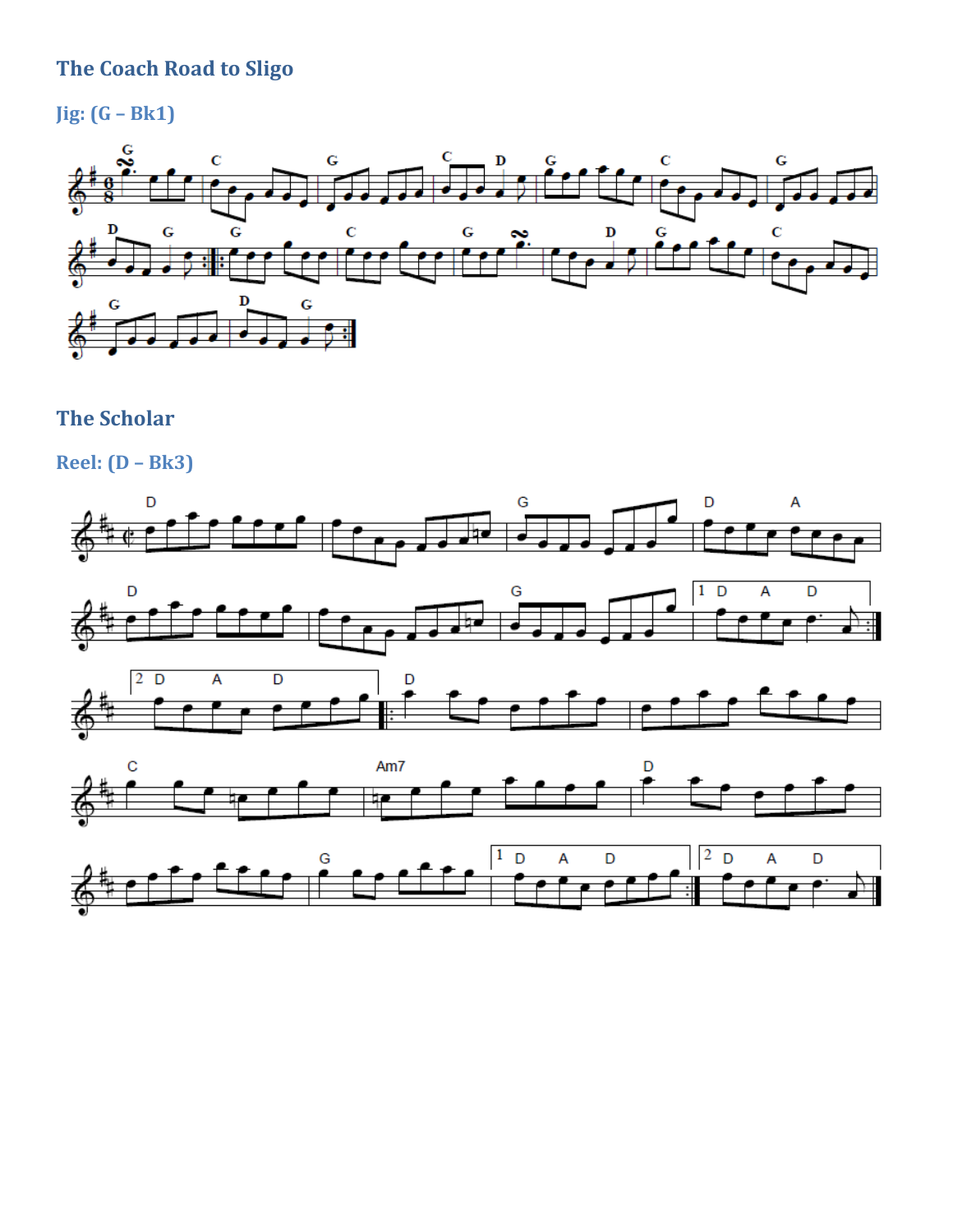## <span id="page-3-0"></span>**The Cook in the Kitchen**

<span id="page-3-1"></span>**Jig: (G – Bk2)**



## <span id="page-3-2"></span>**The Mourne Shore**

<span id="page-3-3"></span>**Air: (D – Bk3)**

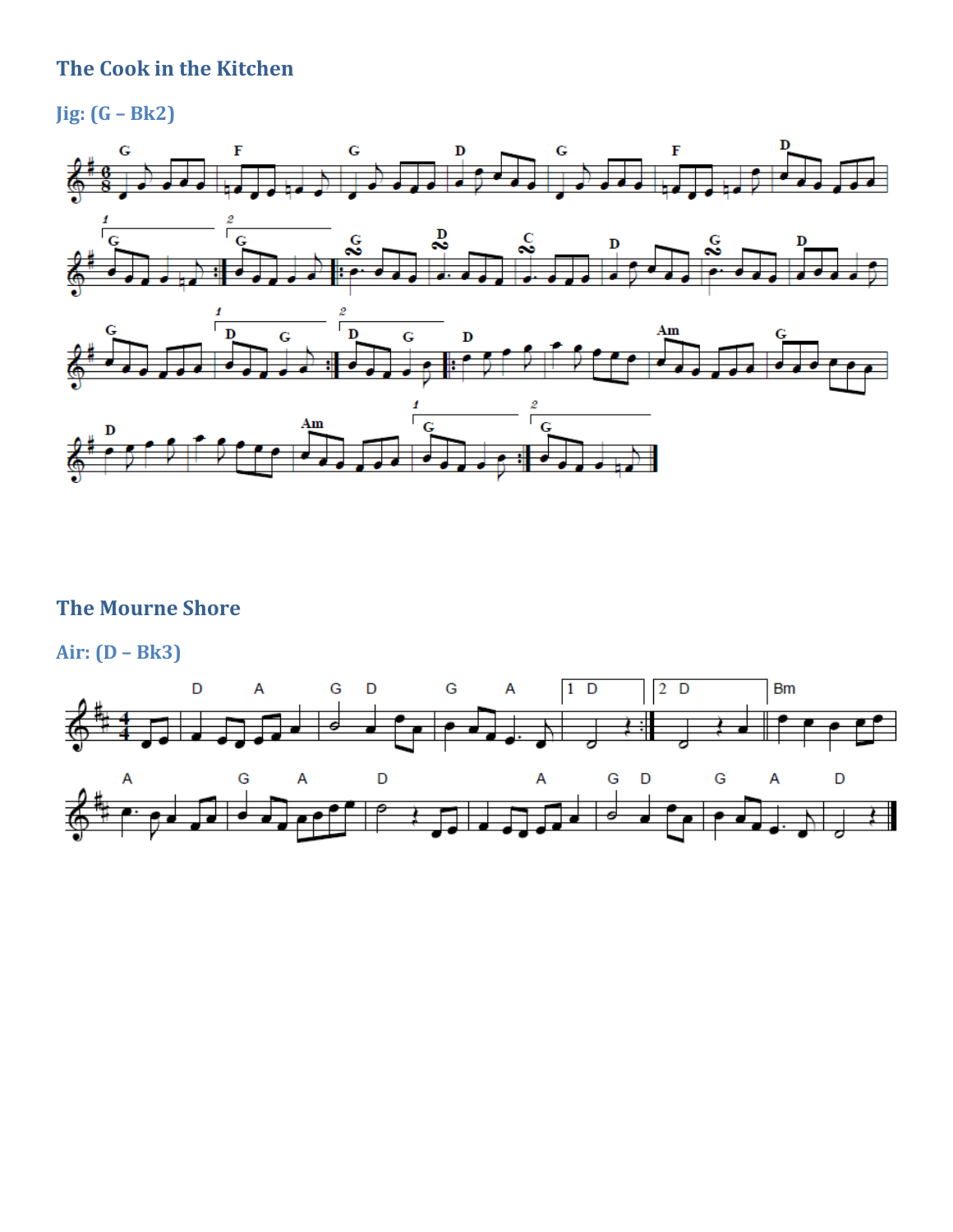## <span id="page-4-0"></span>**The Stack of Wheat**

### <span id="page-4-1"></span>**Hornpipe: (G – Bk2)**





# <span id="page-4-2"></span>**The Merry Blacksmith**

<span id="page-4-3"></span>**Reel: (D – Bk1)**



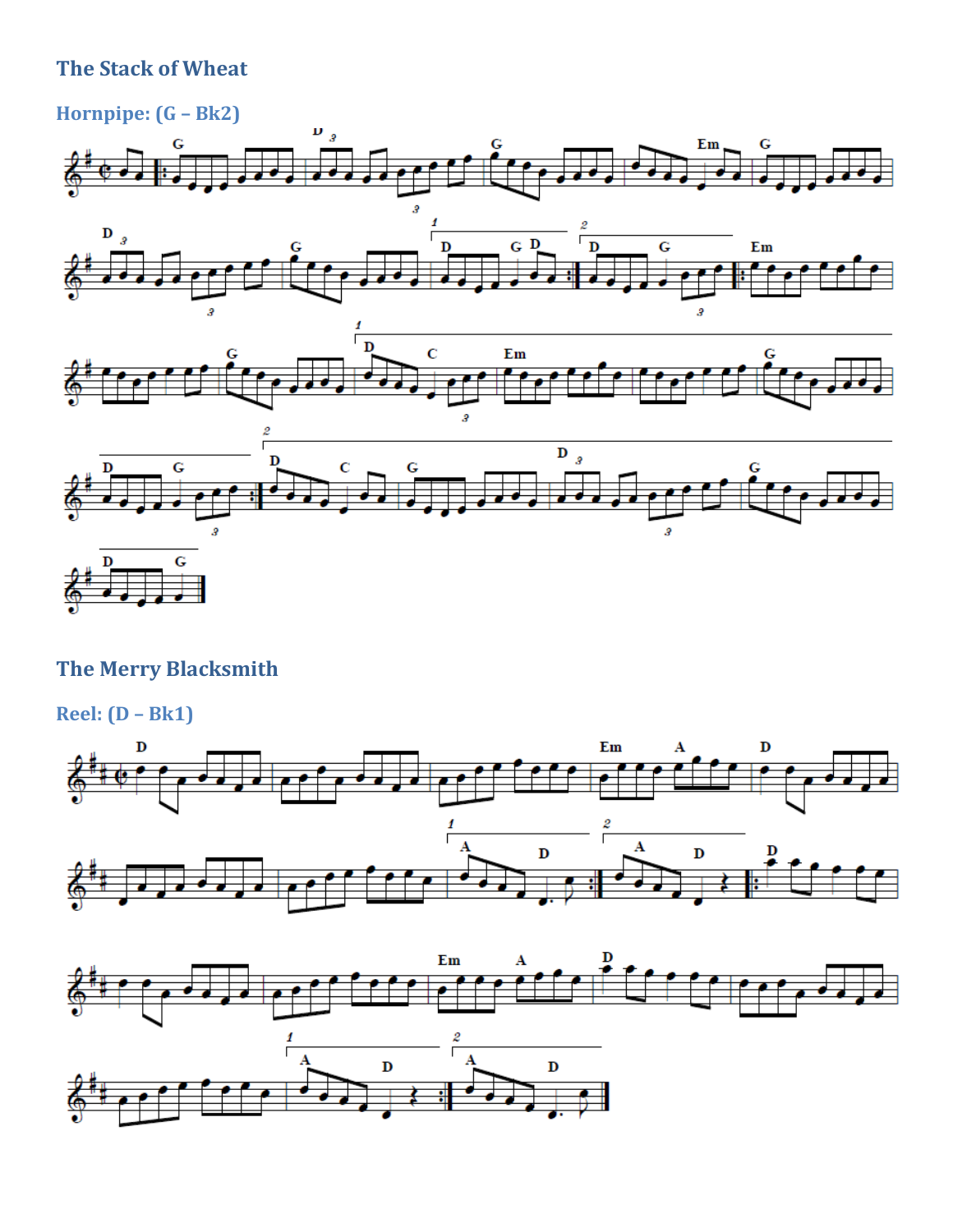### <span id="page-5-0"></span>**The Star Above the Garter**

<span id="page-5-1"></span>**Slide: (G – Bk3)**



#### <span id="page-5-2"></span>**The Limerick Lasses**

<span id="page-5-3"></span>**Reel: (D – Bk1)**



### <span id="page-5-4"></span>**I'd Rather Be Married then Left**

<span id="page-5-5"></span>**Slide: (D – Bk2)** $\overline{\phantom{a}}$  $\frac{2}{\mathbf{D}}$  $\frac{1}{\Box}$  $\overrightarrow{ }$